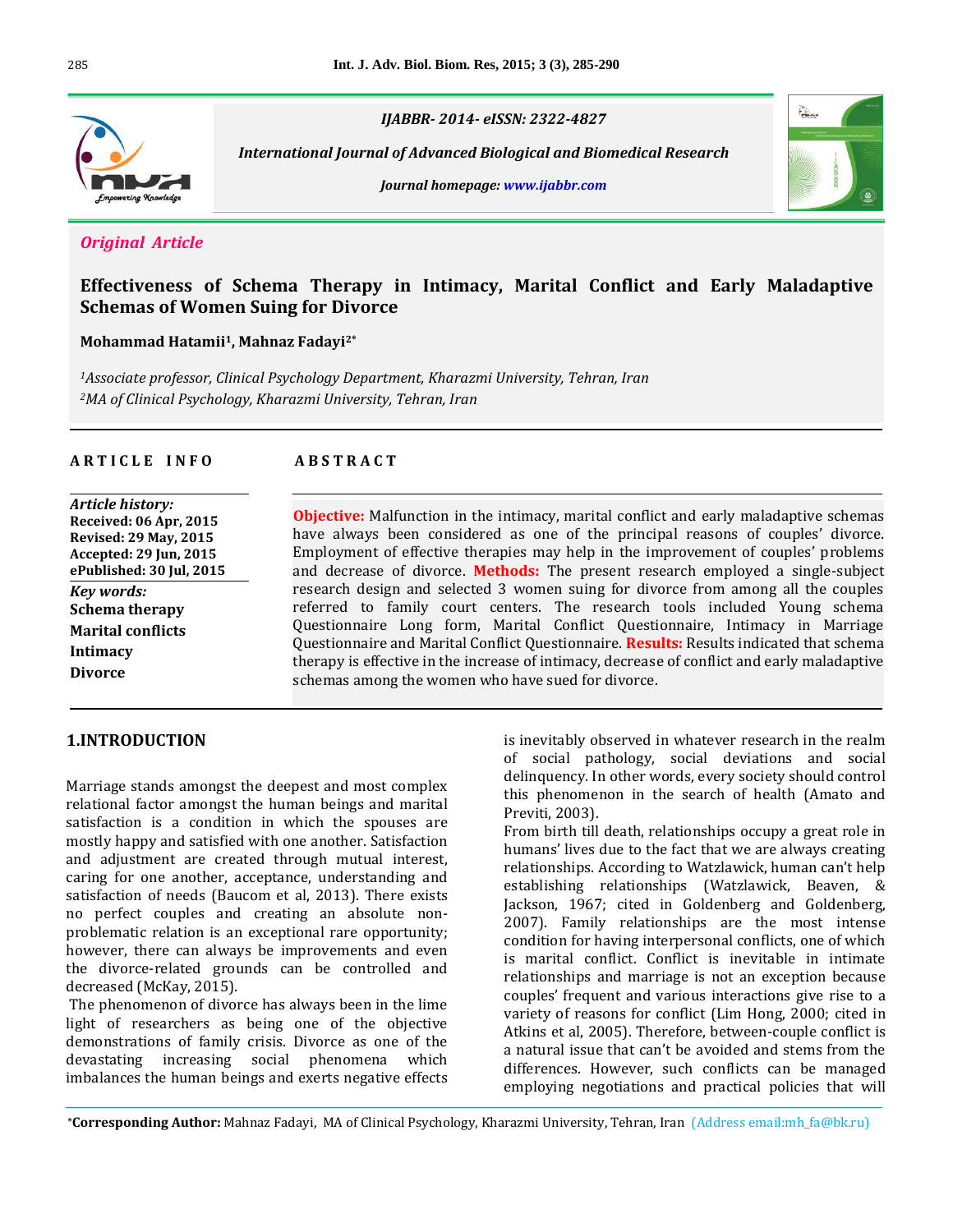lead to positive results. The existence or lack of conflict doesn't determine the quality of marriage but it is managing conflicting situations that determine the quality of marital relations (Comstock and Sterzizweick, 1990; cited in Fincham and Beach, 2010).

Intimacy is a complex and heterogeneous concept which has attracted many definitions, theories and philosophical attitudes. The term of intimacy is defined differently by different people. Intimacy has been derived from the word intima that means the innermost layer of the arteries' walls. When two people share the most internal parts of their mentality and spirituality, they enter one another's mysterious world of closeness and intimacy (Heitlier, 1997; translated by Karami). Erikson considered intimacy as one of the most principal and basic phase of growth and the main factor in the improvement of health (Christensen & Pasch, 1993). Erikson (1963) contends that the main assignment of adult is to attain intimacy (Reis, 2001; translated by Foroughan, 1998)

Marriage is one of the most important and wanted forms of intimate relationship which promises a dynamic life. Intimate relationship can have great role in the welfare of couples by satisfying their main needs including independence, altruism, kindness, etc. (Heavey et al, 1993). Healthy marriage seeks for intimacy in its verbal, emotional and physical aspects which passes through love, resolving disputes, compromise, negotiating the differences, agreement, honesty, love, affection and commitment. Bowlby contends that, intimate relationships in childhood leads to the establishment of schemas and these schemas act as active cognitive models (Synder, 2006; Wimberly, 1998).

Early maladaptive schemas are broad, self-destructive and pervasive patterns that start in childhood and are repeated throughout life. Young et al (2003) introduce early maladaptive schemas as deep and pervasive patterns or themes that include memories, cognitions, physical feelings and emotions that are developed during childhood or adolescence. Moreover, these highly dysfunctional schemas are elaborated throughout life and are also related to self and relationship with others. Attachment-related issues are related to emotionregulation issues and working in this area calls the need for investigating intimate attachments and its related emotions. Such issues take their roots from family. Dissatisfaction of five basic emotional needs including secure attachment to others (including the need for security, stability, love and acceptance); autonomy, competence and sense of identity; Freedom to express valid needs and emotions; spontaneity and play; realistic limits and self-control gives rise to the creation of early maladaptive schemas (Young et al, 2003).

Yousefi (2010); Zolfaghari, Fatehi Zadeh and Abedi (2008) reported the relationship between early maladaptive schemas and different aspects of intimacy which faced pathology. Therefore, with regard to existing clinical evidence, the attachment theory can be related to

early maladaptive cognitive schemas (Sevier et al, 2008). Andouz and Hamid Pour (2005) indicated that, the more maladjusted the schemas are, the lower the marital satisfaction is. They also reported that, secure attachment style is significantly correlated with early maladaptive schemas. Zolfaghari, Fatehi Zadeh and Abedi (2008) indicated that, there is significant relationship between early maladaptive schemas and different aspects of marital conflict. The research findings byMcLeod (2005) and Linehan (1991) reveal that, early maladaptive schemas can explain the relationship between avoidant and anxious attachment styles and psychological problems. Evidence shows that, mistrustmisbehavior, unrelenting standards and emotional inhibition can have the highest predictive role in the prediction of divorce among individuals with early maladaptive schemas.

With regard to what was mentioned and the need to shed more light on different reasons leading to divorce, the present research aims to assess the effectiveness of Schema therapy in intimacy, marital conflict and early maladaptive schemas of women on the verge of divorce.

# **2. MATERIALS AND METHOD**

The present research can be considered among comparative and process studies. The present research employed a single-subject research design and selected 3 women suing for divorce from among all the couples referred to family court centers. The research tools included Young schema Questionnaire Long form, Marital Conflict Questionnaire, Intimacy in Marriage Questionnaire and Marital Conflict Questionnaire. The inclusive criteria were suing for divorce, being in the age range of 18-40 and having at least diploma degree. The exclusive criteria were having chronic physical illness, receiving psychotherapy in the last year, having drug abuse and having severe personality and psychotic disorders.

Young schema Questionnaire Long form was first designed and developed by Young and Brown in 1990 to measure early maladaptive schemas and revised later in 1994. This questionnaire has been normalized on a population of 513 students with Cronbach alpha of between .79 and .93 in eighteen scales (Feti and Dobson, 2011). The result of test-retest reliability was reported to be between .67 and .84. This questionnaire has been proved to have acceptable face validity (Schmidt, Joiner, Young and Telch, 1995; Gouveia, 2005; Cecero, Nelson and Gillie, 2004; Walker, Meyer and Ohanian, 2001; Lee, Tailure and Dunn, 1999).

Marital conflict questionnaire is a 42-item questionnaire that was developed by Barati and Sanaei (2000). This questionnaire measures seven aspects of marital conflict including lack of coordination, decrease of sexual relationship, increase of emotional reactions, increase of deriving children's support, increase of personal relationship with one's relatives, lack of family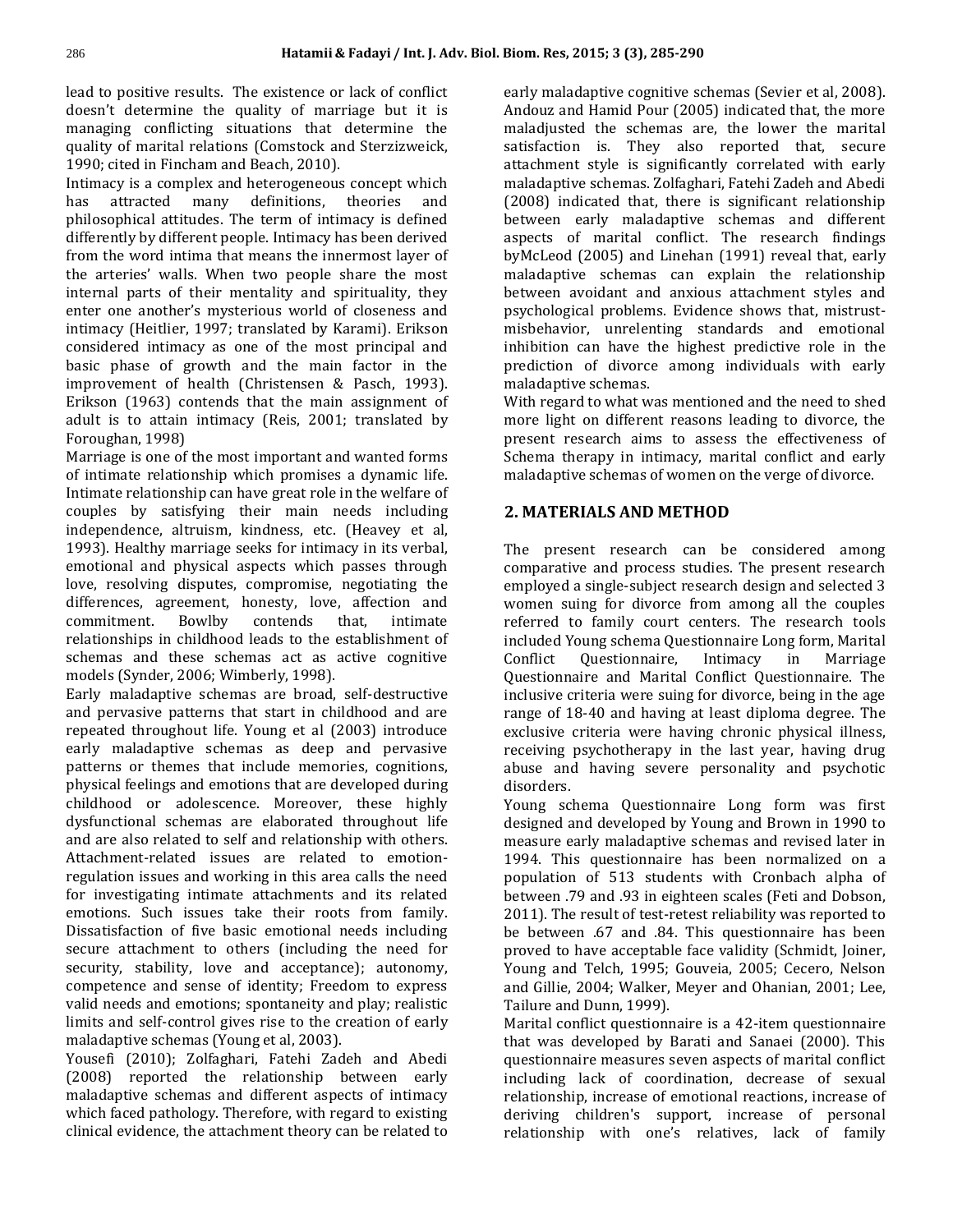relationship with spouse's family and friends, and separating financial affairs. Each item is scored on 5 point Likert scale. The minimum and maximum score are 42 and 210, respectively. Higher score indicates higher conflict and lower score indicates better relationship. Cronbach alpha of the questionnaire is .71 for the total questionnaire and between .60 (decrease of sexual relationship) and .81 (decrease of relationship with spouse's family) for the seven scales (Sanaei, 2000). Intimacy in marriage questionnaire: this questionnaire was performed on 240 couples in 4 social clubs and 2 sport clubs. Wndunbruke and Berkman (1995) have estimated the Cronbach alpha for the components of intimacy, agreement, honesty, love and affection and commitment to be equal to .86, .86, .83 and .82, respectively. The Cronbach alpha in the present research is equal to .91.

The summary of sessions

Assessing the validation of clients' schemas Redefinition of supportive evidence Evaluating the advantages and disadvantages of couples' coping styles

Establishing a dialogue between the healthy or inconsistent aspects of schemas Developing educational cards for registering and

recalling maladaptive schemas Completing registration form for maladaptive schemas;

Performing the technique of assessing early childhood experiences of couples

Performing the technique of establishing the dialogue between incompatible and healthy aspect of schemas

Performing the technique of assessing, improving the orientation toward the problem and the problem-solving training for couples' behavioral enrichment

## **3.RESULTS**

The first hypothesis proposed that, schema therapy is effective in the increase of intimacy among women who have sued for divorce.

#### **Table 1.**

The scores of marital intimacy among women

|                | pretest        | The scores of middle<br>sessions | posttest | <b>Follow</b> up | <b>Percent of</b><br>improvement |
|----------------|----------------|----------------------------------|----------|------------------|----------------------------------|
|                | 5              | 9                                | 11       | 11               | 54                               |
| $\overline{c}$ | 6              | 8                                | 10       | 12               | 50                               |
| 3              | $\overline{4}$ | 7                                | 10       | 8                | 50                               |
|                |                | Total improvement                |          |                  | 51 %                             |

As shown in table 1, the rate of intimacy in clients was below the base line of health in the sessions of 4, 5 and 6. This shows that, intimacy among women suing for divorce is in need of clinical attention and employment of therapeutic intervention for controlling and improving this problem. The rate of marital intimacy subsequent to the sessions of 9, 10 and 11was above the base line of disorder. This indicates that, the level of intimacy has reached the level of improvement. The total percent of clinical improvement in the increase of clients' marital intimacy was equal to 51% which shows the clinical improvement in these three clients.

The second hypothesis proposed that, schema therapy is effective in the increase of marital conflict among women who have sued for divorce.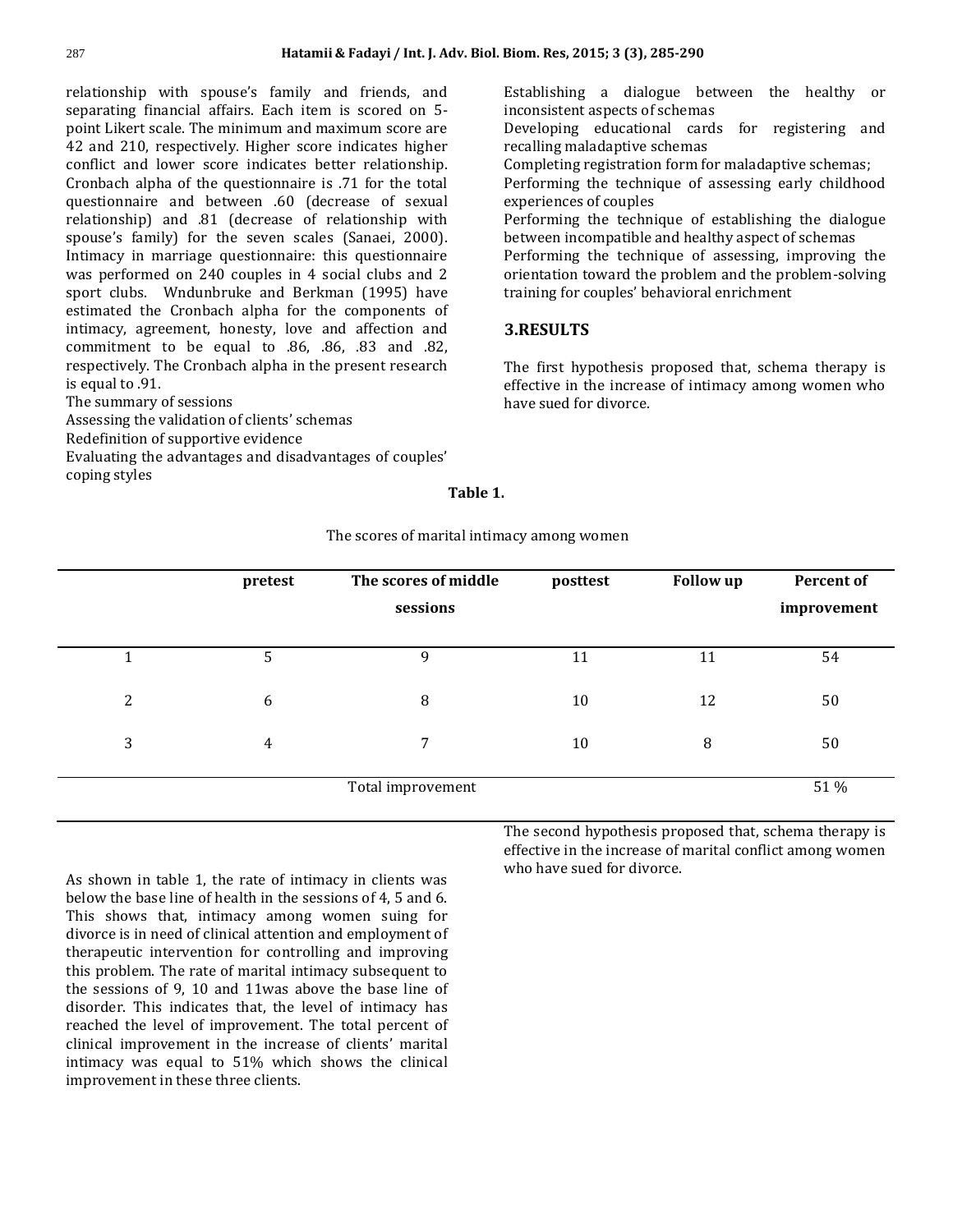#### **Table 2.**

The scores of marital conflict among women

|                   | pretest | The scores of middle posttest<br>sessions |    | <b>Follow up</b> | Percent<br><sub>of</sub><br>improvement |
|-------------------|---------|-------------------------------------------|----|------------------|-----------------------------------------|
|                   | 214     | 119                                       | 85 | 81               | 62                                      |
| 2                 | 201     | 103                                       | 65 | 62               | 69                                      |
| 3                 | 186     | 128                                       | 75 | 83               | 56                                      |
| Total improvement |         |                                           |    |                  | 62 %                                    |

As shown in table 1, the rate of marital conflict in clients was below the base line of health in the sessions of 4, 5 and 6. This shows that, marital conflict among women suing for divorce is in need of clinical attention and employment of therapeutic intervention for controlling and improving this problem. The rate of marital conflict subsequent to the sessions of 9, 10 and 11was above the base line of disorder. This indicates that, the level of marital conflict has reached the level of improvement. The total percent of clinical improvement in the increase of clients' marital conflict was equal to 63% which shows the clinical improvement in these three clients. The third hypothesis proposed that, schema therapy is effective in the increase of early maladaptive schemas among women who have sued for divorce.

### **Table 3.**

|                   | pretest | The scores of middle<br>sessions | posttest | <b>Follow up</b> | Percent<br><sub>of</sub><br>improvement |
|-------------------|---------|----------------------------------|----------|------------------|-----------------------------------------|
| -1                | 611     | 445                              | 362      | 350              | 43                                      |
| 2                 | 745     | 409                              | 381      | 384              | 49                                      |
| 3                 | 670     | 468                              | 342      | 349              | 48                                      |
| Total improvement |         |                                  |          |                  | 47%                                     |

The scores of early maladaptive schemas among women

As shown in table 1, the rate of early maladaptive schemas in clients was below the base line of health in the sessions of 4, 5 and 6. This shows that, early maladaptive schemas among women suing for divorce is in need of clinical attention and employment of therapeutic intervention for controlling and improving this problem. The rate of marital early maladaptive schemas subsequent to the

sessions of 9, 10 and 11was above the base line of disorder. This indicates that, the level of early maladaptive schemas has reached the level of improvement. The total percent of clinical improvement in the increase of clients' marital early maladaptive schemas was equal to 47% which shows the clinical improvement in these three clients.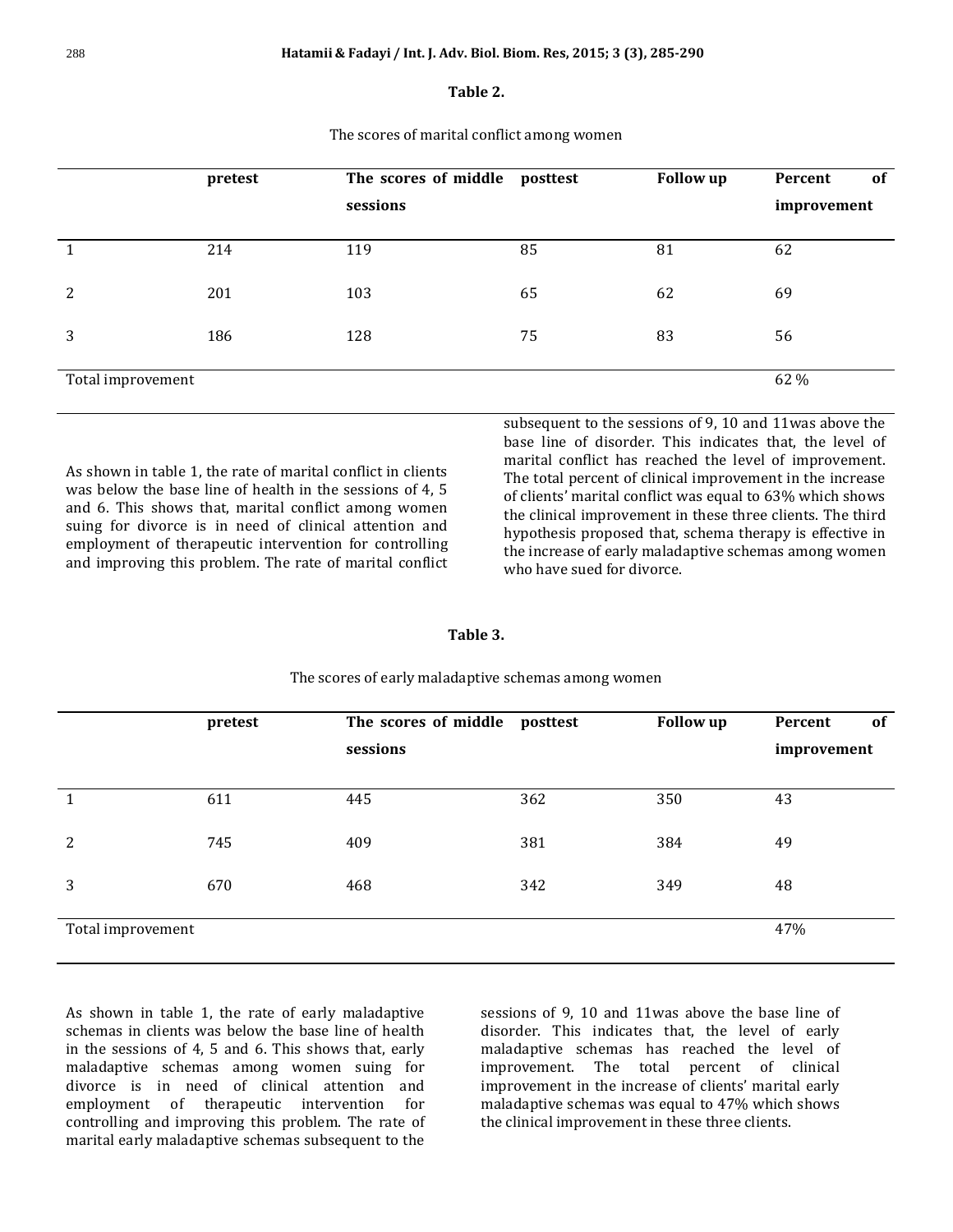# **4. DISCUSSION**

The results of the research indicated that, the increase of intimacy has been statically significant among the research subjects. Therefore, the first hypothesis of the research was confirmed and schema therapy increased marital intimacy among women suing for divorce. This finding is in line with the results of the research by Tolstedt & Stokes (1983), Ade-Ridder (1990), Cranston-Cuebas and Barlo (1990), Cranston- Cuebas, Barlo, Mitchell and Athanasiou (1993), Freund, Langevin and Barlow (1974), Jones and Barlow (1990), Prager (1995), Reis & Shaver (1988), cited in Mohsen Zadeh (2010), Davies, Katz & Jackson (1999), Sprecher (2002), Altman & Taylor (1973), Sprecher & Hendrick (2004), and Mirzaei (2004).

The results of the research indicated that, the decrease of marital conflict has been statically significant among the research subjects. Therefore, the first hypothesis of the research was confirmed and schema therapy decreased marital conflict among women suing for divorce. This finding is in line with the results of the research by Young and Brown (2001), Greefe& Malherbe (2001), Conor and Davidson (2003); Young and Gluhoski (1996); DuMont, Widomb and Czaja (2007); Burns & Anstey (2010).

The results of the research indicated that, the decrease of early maladaptive schemas has been statically significant among the research subjects. Therefore, the first hypothesis of the research was confirmed and schema therapy decreased early maladaptive schemas among women suing for divorce. This finding is in line with the results of the research by Segal (1988), Young and Wattenmaker (1996) and Mirzaei (2014).

The present research has some limitations including small number of participants, intervention of other uncontrolled variables, the necessity of repeated evaluation which might be the main reason of scores' decrease; possible biases which might affect the generalizability and short term (2-weeks) follow up.

## **CONCLUSION**

With regard to the results of the present research, it is recommended that the more studies are carried out on the effectiveness of schema therapy among women suing for divorce measuring different aspects and dimensions. It is also recommended that, longer follow-up periods are considered in future studies and independent evaluation is carried out on clients' quality of life.

## **REFERENCES**

Amato, P. R., &Previti, D. (2003).Why Stay Married? Rewards, Barriers, and Marital Stability.Journal of Marriage and Family, 65(3), 561-573.

Atkins, D. C., Berns, S. B., George, W. H., Doss, B. D., Gattis, K., & Christensen, A. (2005). Prediction of response to treatment in a randomized clinical trial of marital therapy.Journal of Consulting and Clinical Psychology, 73, 893–903.

Atkins, D. C., Eldridge, K. A., Baucom, D. H., & Christensen, A. (2005). Infidelity and behavioral couple therapy: Optimism in the face of betrayal. Journal of Consulting and Clinical Psychology, 73, 144–150.

Baucom, B. R., Atkins, D. C., Simpson, L. E., & Christensen, A. (2009). Prediction of response to treatment in a randomized clinical trial of couple therapy: A 2-year follow-up. Journal of Consulting and Clinical Psychology, 77, 160–173.

Bowlby, J. (1969). Attachment and loss: Vol. I. Attachment. New York: Basic Books.

Bowlby, J. (1973). Attachment and loss: Vol. II. Separation. New York: Basic Books.

Bowlby, J. (1980). Attachment and loss: Vol. III. Loss, sadness, and depression. New York: Basic Books.

Bowlby, J. (1988). A secure base: Parent–child attachment and healthy human development. New York: Basic Books.

Christensen, A., & Pasch, L. (1993). The sequence of marital conflict: An analysis of seven phases of marital conflict in distressed and non-distressed couples. Clinical Psychology Review, 13, 3–14.

Datiliv, M. O. (1993). The parentified child. Clinical Child Psychology and Psychiatry, 7(2), 163–188.

Datiliv, M. O. (2001). The complete poems and plays: 1909–1950. New York: Harcourt, Brace, & World.

Datimitiv, M. O. (1998). Preliminary exploration of worry: Some characteristics and processes. Behaviour Research and Therapy, 21, 9–16.

Datimitiv, M. O. (2002). Assessing personal and interpersonal schemata associated with Axis II Cluster B personality disorders: An integrated perspective. Dissertations Abstracts International, 58, 1B.